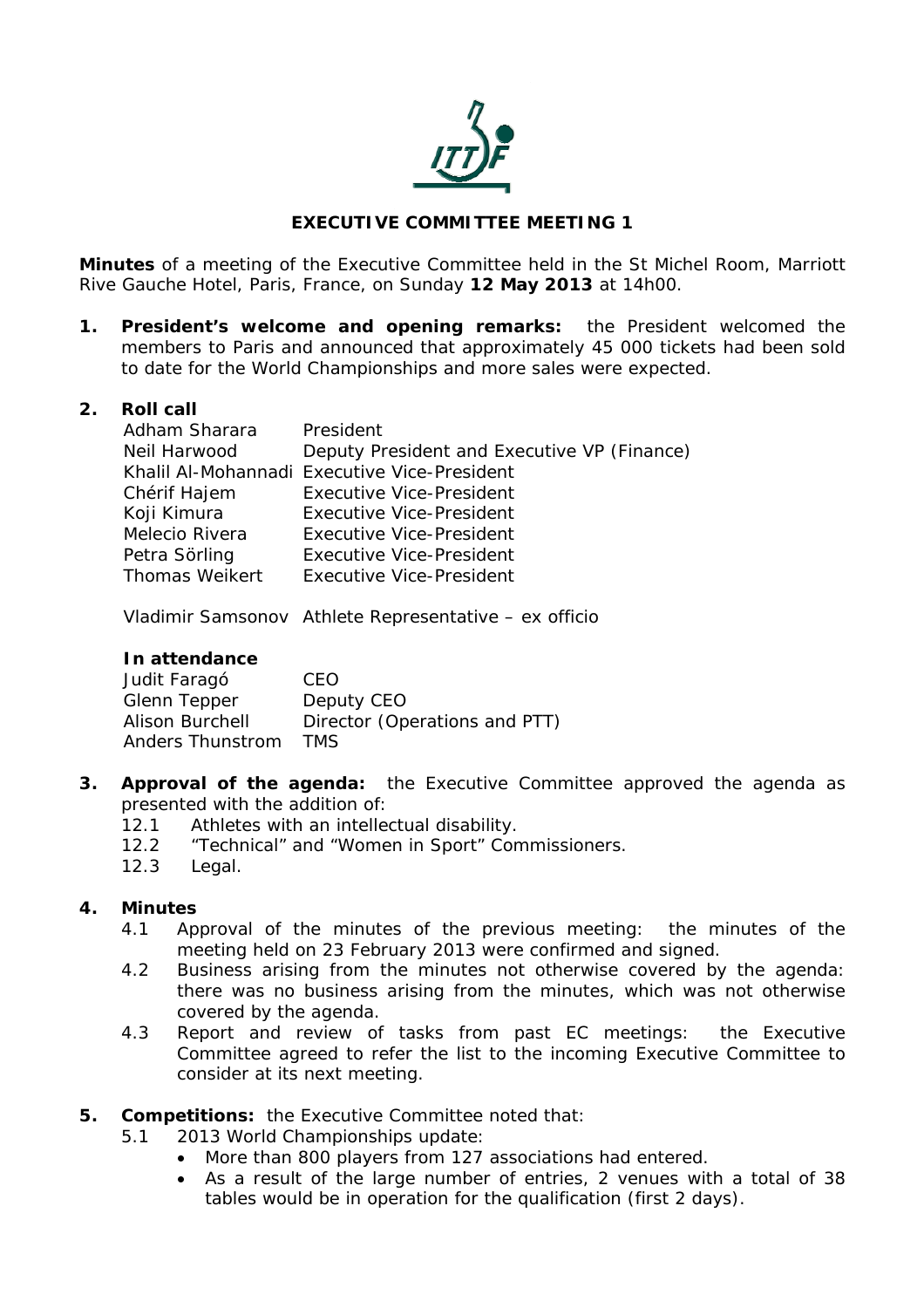- Play would start at 08h30 till 23h00 on the first two days.
- Practice started on schedule on 11 May 2013.
- Some extra transport would be available between both venues but care would be taken to avoid a player competing within a short period of time in the other venue.
- A successful media conference with the top seeded players' draw had been held at the Paris City Hall on 11 May 2013.
- 5.1.1 Associations with outstanding debts:
	- Congo Democratic: the payment of the outstanding debt from Dortmund had been received; however another debt from Moscow was still outstanding.
	- Chile: the debt had been reduced by 50%, the payment timelines were agreed and the first instalment had been received.
	- Sudan: the outstanding amounts would be deducted from their development grant.
	- Sri Lanka: the payment had been received.
	- Liberia, Tanzania and Zambia: payments had not been received.
- 5.1.2 Issues to be resolved:
	- The French embassies had rejected some applications for visas for Nepal, Pakistan and Sudan and it now appeared that some African countries were experiencing problems.
	- There were 3 rather than 4 meeting rooms at Bercy, which were not sound-proof as they were temporary in nature but the organisers would be asked to find an alternative.
	- There was a player representing Antigua who had presented a USA passport but this would soon be resolved.
- 5.2 2016 World Championships:
	- 2 applications had been received by the deadline from Malaysia and Sweden.
	- The 2 prospective hosts had discussed the possibility of withdrawing in favour of the other, but both wished to host the team event.
	- As a result, Sweden had agreed to withdraw its bid for 2016 if it was guaranteed that the AGM would award it the 2018 world championships.
	- The AGM would need to accept this proposal and if not, a vote would be held to decide the 2016 host.
- 5.3 Future World Championships (2017 and 2018): this would depend on the outcome of the AGM's decision concerning the bid for the 2016 World Championships.

#### **1-EC-05-2013**

The Executive Committee resolved to request the Organising Committee to reserve one or two meeting rooms in a hotel near Bercy.

#### **2-EC-05-2013**

The Executive Committee ratified its decision to lift the suspension of Congo Democratic TTA.

#### **3-EC-05-2013**

The Executive Committee resolved to recommend to the AGM that Malaysia be awarded the 2016 World Championships and Sweden the 2018 World Championships.

## **6. Athletes' Commission report:** the Executive Committee noted that:

A meeting with the players would be held on 13 May 2013.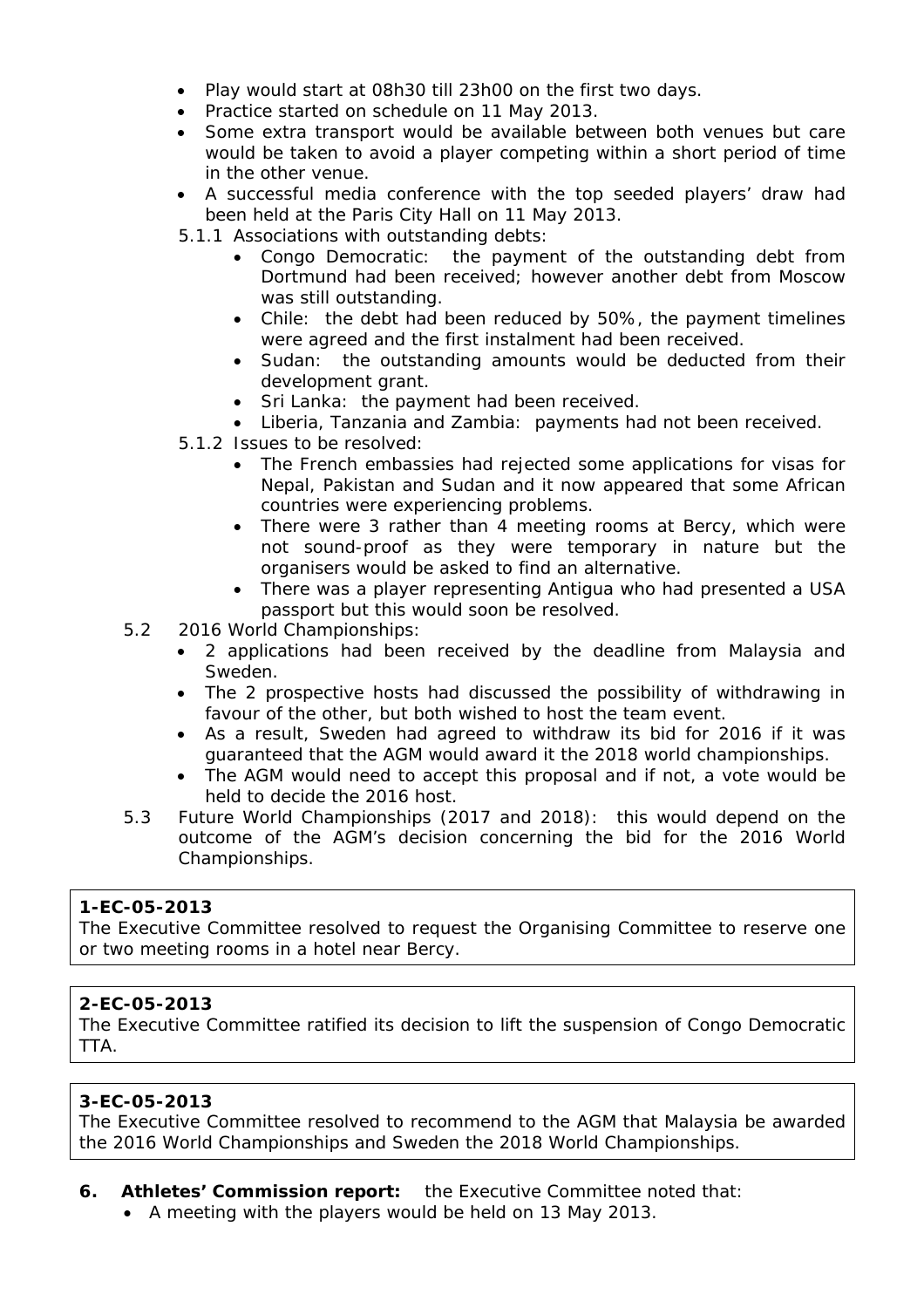- An event could be organised to test all rule changes proposed e.g. an event equivalent to the Volkswagen Cup.
- The Commission had expected more from the racket control mission statement process e.g. speed/bounce limit.
- Establishing an equal playing field was the main concept behind racket testing, apart from health issues, so that after fair limits had been established on equipment used, the player's own ability would determine the outcome of the performance.
- Various players would attend the Dream Building dinner (Vladimir Samsonov, Alena Kanova, Jean-Michel Saive and Werner Schlager) and some players would donate some items for the raffle.
- In relation to the proposal to change the constitution to allow the athlete representative to have a vote at the Executive Committee, the athlete representative, after the athletes' elections, would need to be proposed to the AGM for approval and thereafter, an alternate for the athletes' representative to attend meetings of the Executive Committee would not be possible. This is based on the same principle as the other elected EC members.
- **7. TMS International-ITTF contract update:** the Executive Committee noted that:
	- In addition to the contractual commitment between TMS and the ITTF, TMS was also making direct payments to organisers and service providers on behalf of the ITTF which created confusion and misunderstanding.
	- The President recommended that, whenever possible in 2013, ITTF make all payments itself, and that TMS reimburse the ITTF when applicable instead of making direct payments on behalf of the ITTF. This would be implemented fully as of 2014.
	- The TMS practice of making direct payments in many instances was for convenience, because part of the sponsorship agreements that were of a marketing nature required many aspects to be implemented directly with associations.
	- Another option was to have a fixed percentage agreement applied to all sponsorships raised to enhance transparency where costs would be shared on a pro-rata basis. This would be more risky, instead of a fixed guaranteed yearly amount, but would be more transparent and easier to understand.
	- TMS had prepared explanatory and financial reports covering the last 10 years indicating the sponsorship income and how it was distributed directly to the ITTF (according to the contract) plus other payments made on behalf of the ITTF, plus its own operating costs.
	- If sponsorship funds were paid to the Lausanne office, there would be income tax and VAT implications.
	- Much of the information related to TMS was already widely available but should be periodically distributed for clarity.
	- With the rapid growth of the ITTF, communications may not have been as effective as it could be in relation to marketing, sponsorships and other areas.

# **4-EC-05-2013**

The Executive Committee resolved to refer the update of the ITTF-TMS contract to the incoming Executive Committee for modification where necessary.

- **8. 2013 AGM and BoD:** the Executive Committee noted that:
	- 8.1 Appointment of advisors: there were 2 strategic appointments considered for advisors to the Executive Committee which would assist to promote the ITTF.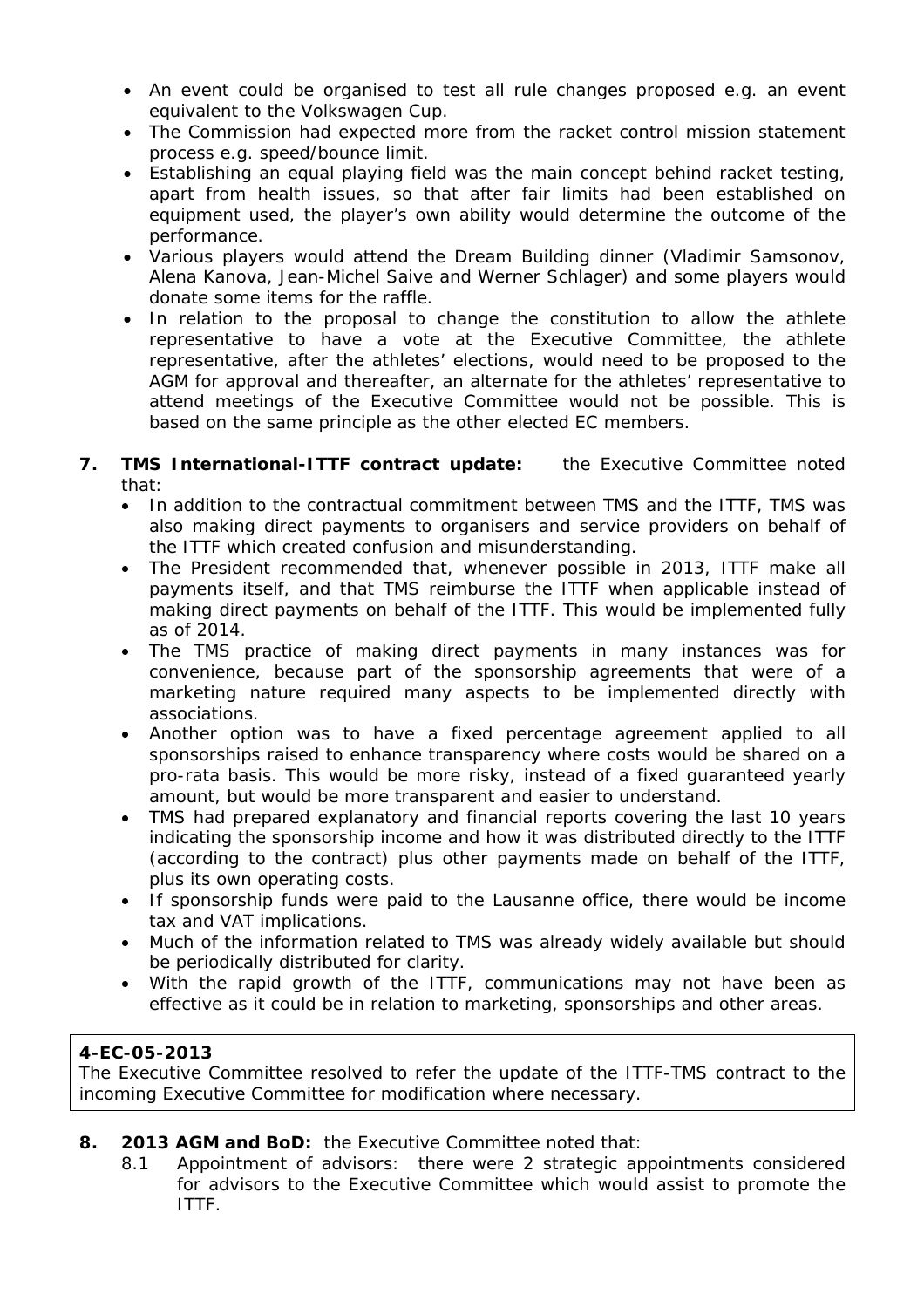- 8.2 PAC: while it was the President's prerogative, 4 candidates were considered for appointment to the PAC, 2 immediately at the AGM and the other 2 at the 2014 AGM.
- 8.3 AGM preparations:
	- The deadline for any changes in delegates and submission of proxies was 16h00 on 13 May 2013.
	- After this, delegate and proxy lists would be finalized and cross-checked.
	- There would be a briefing for all scrutineers appointed together with the staff on 14 May 2013 at 19h00 when the venue would be set up.
	- Once the special presentations and awards had been completed in the open part of the AGM, all observers, media and presenters would be asked to leave during the break.
	- With 6 voting booths, up to 6 associations or proxies would be called up sequentially to collect voting papers, go to the voting booth to vote, put their votes in the ballot box and return to their seats as quickly and quietly as possible as the AGM reports and agenda items would still be in process.
	- Counting votes would be done by the chair of the Rules Committee together with the chair of the Nominations Committee with 6 scrutineers checking the process.
	- Once the results were ready and confirmed, they would be announced, hopefully by the lunch break or just after.
	- All voting papers would be kept for 12 months after the AGM in case of a need to refer to them.
	- Voting on the proposals would be done after lunch once the electronic voting devices had been distributed.
- 8.4 Ratification of Merit Award: the proposal submitted by the English Table Tennis Association had been considered since the last EC meeting held in February 2013.

#### **5a-EC-05-2013**

The Executive Committee resolved to appoint Shahrokh Shahnazi (Olympic Academies) and Cho Yang Ho (Marketing and Finance) as Special Senior Advisors to the ITTF.

#### **5b-EC-05-2013**

The Executive Committee resolved to endorse the President's appointment of Eberhard Schöler (GER) and Radivoj Hudetz (CRO) as members of the President's Advisory Council (PAC) to take immediate effect and to be announced at the AGM.

# **6-EC-05-2013**

The Executive Committee ratified the decision to award Richard Yule (ENG) the ITTF Merit Award as proposed by the English TTA.

- **9. Finance:** the Executive Committee noted that:
	- 9.1 2012 audited financial statements: these had been distributed in April 2013 by email, and photocopies had been distributed in Paris through the pigeonhole system earlier in the day together with the tentative quadrennial budget for 2013-2016.
	- 9.2 Appointment of auditors: a recommendation to appoint auditors for the financial year ended 31 December 2013 should be submitted to the AGM.